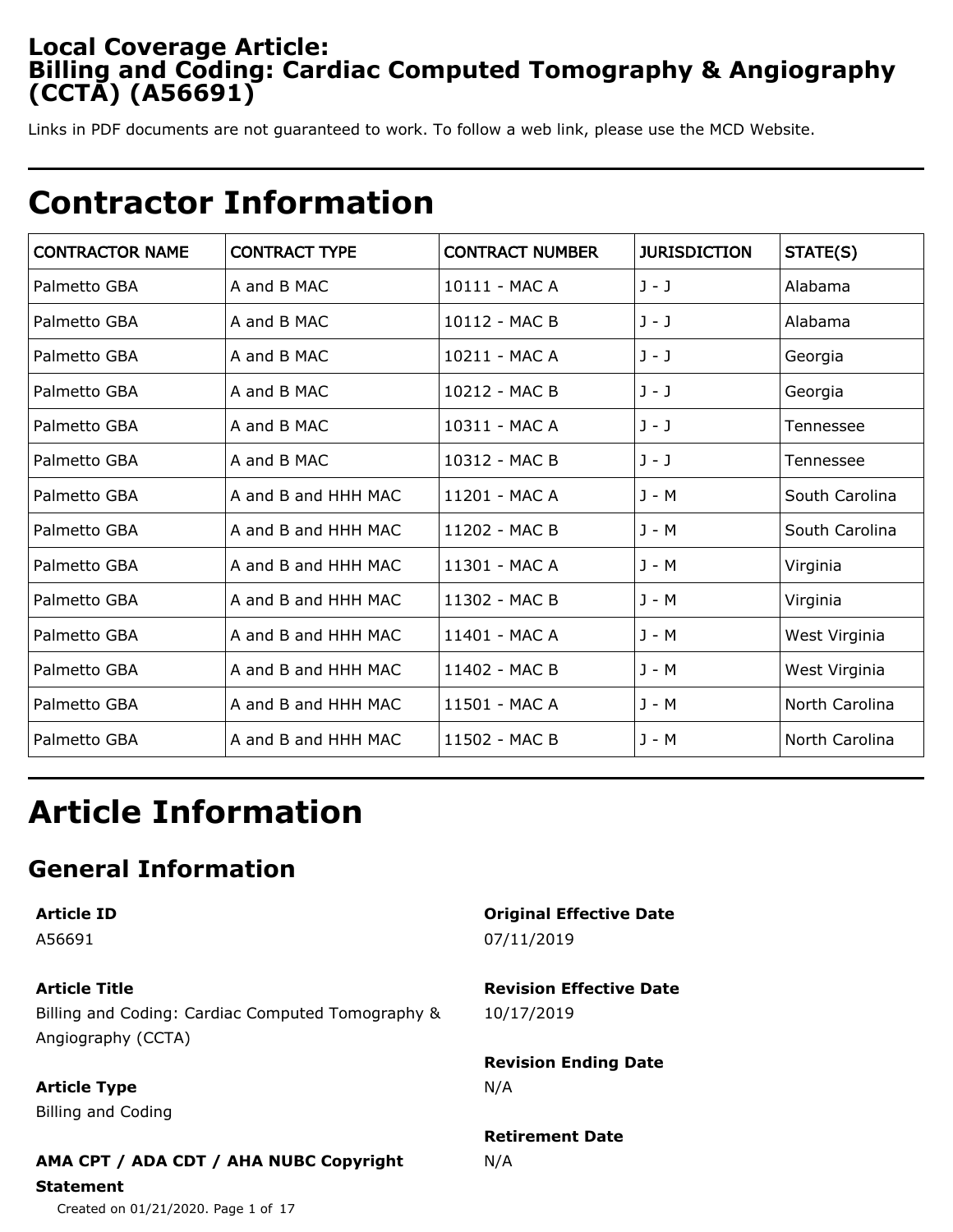CPT codes, descriptions and other data only are copyright 2019 American Medical Association. All Rights Reserved. Applicable FARS/HHSARS apply.

Current Dental Terminology © 2019 American Dental Association. All rights reserved.

Copyright © 2019, the American Hospital Association, Chicago, Illinois. Reproduced with permission. No portion of the AHA copyrighted materials contained within this publication may be copied without the express written consent of the AHA. AHA copyrighted materials including the UB-04 codes and descriptions may not be removed, copied, or utilized within any software, product, service, solution or derivative work without the written consent of the AHA. If an entity wishes to utilize any AHA materials, please contact the AHA at 312-893-6816. Making copies or utilizing the content of the UB-04 Manual, including the codes and/or descriptions, for internal purposes, resale and/or to be used in any product or publication; creating any modified or derivative work of the UB-04 Manual and/or codes and descriptions; and/or making any commercial use of UB-04 Manual or any portion thereof, including the codes and/or descriptions, is only authorized with an express license from the American Hospital Association. To license the electronic data file of UB-04 Data Specifications, contact Tim Carlson at (312) 893-6816 or Laryssa Marshall at (312) 893-6814. You may also contact us at ub04@healthforum.com.

## **CMS National Coverage Policy**

Title XVIII of the Social Security Act, §1833 (e) prohibits Medicare payment for any claim which lacks the necessary information to process the claim.

## **Article Guidance**

### **Article Text:**

The information in this article contains billing, coding or other guidelines that complement the Local Coverage Determination (LCD) for Cardiac Computed Tomography & Angiography (CCTA) L33423.

# **Coding Information**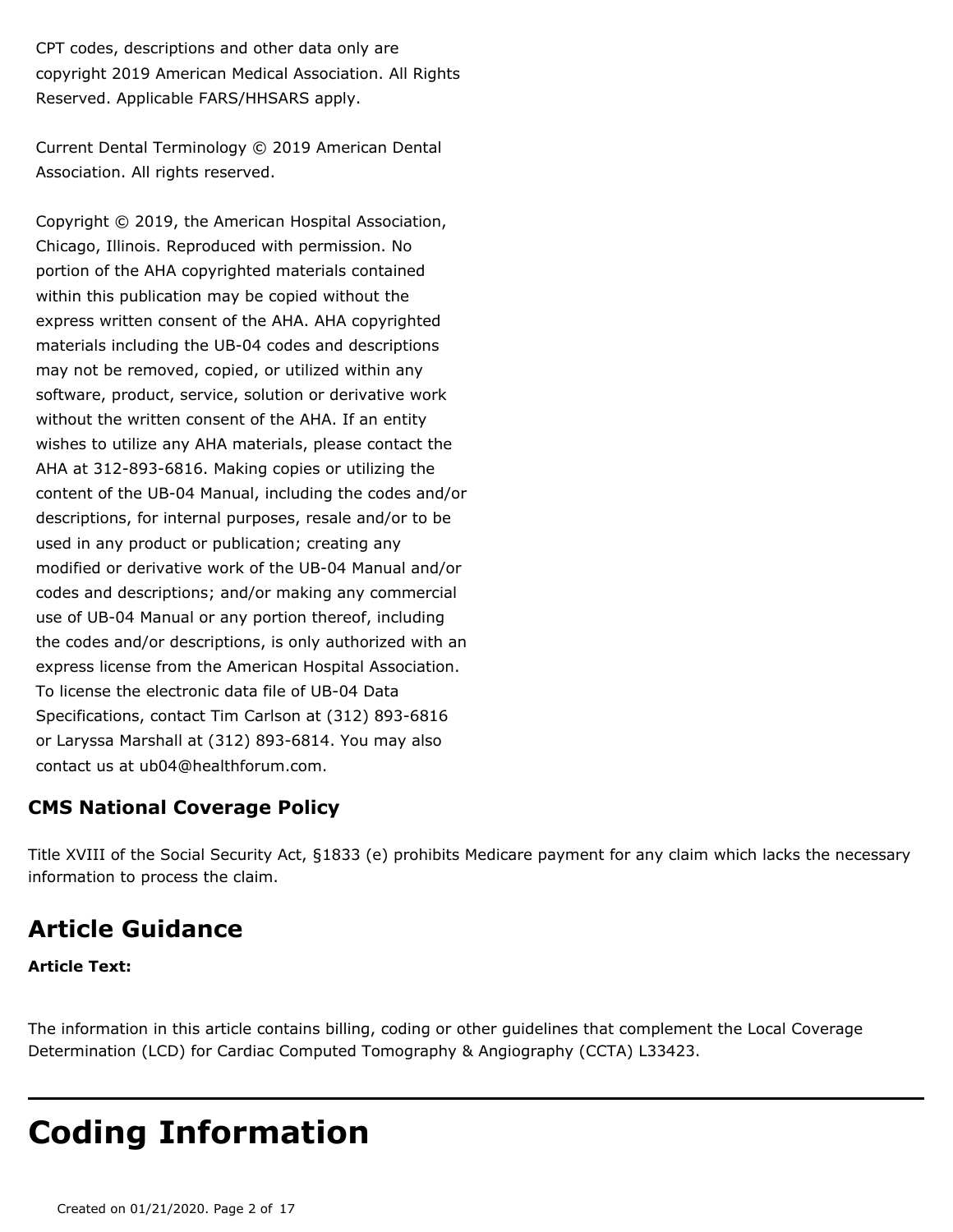### **CPT/HCPCS Codes**

#### **Group 1 Paragraph:**

CPT Codes

#### **Group 1 Codes:**

| <b>CODE</b> | <b>DESCRIPTION</b>           |
|-------------|------------------------------|
| 75571       | Ct hrt w/o dye w/ca test     |
| 75572       | Ct hrt w/3d image            |
| 75573       | Ct hrt w/3d image congen     |
| 75574       | Ct angio hrt w/3d image      |
| 0501T       | Cor ffr derived cor cta data |
| 0502T       | Cor ffr data prep & transmis |
| 0503T       | Cor ffr alys gnrj ffr mdl    |
| 0504T       | Cor ffr data review i&r      |

### **CPT/HCPCS Modifiers**

N/A

#### **ICD-10 Codes that Support Medical Necessity**

#### **Group 1 Paragraph:**

Use of these codes does not guarantee reimbursement. The patient's medical record must document that the coverage criteria in this policy have been met.

#### **Covered ICD-10 Codes for CPT codes 75571, 75572, 75574, 0501T, 0502T, 0503T and 0504T**

#### **Group 1 Codes:**

| ICD-10 CODE | <b>DESCRIPTION</b>                               |
|-------------|--------------------------------------------------|
| A18.84      | Tuberculosis of heart                            |
| I11.0       | Hypertensive heart disease with heart failure    |
| I11.9       | Hypertensive heart disease without heart failure |
| I20.0       | Unstable angina                                  |
| I20.1       | Angina pectoris with documented spasm            |
| I20.8       | Other forms of angina pectoris                   |
| I20.9       | Angina pectoris, unspecified                     |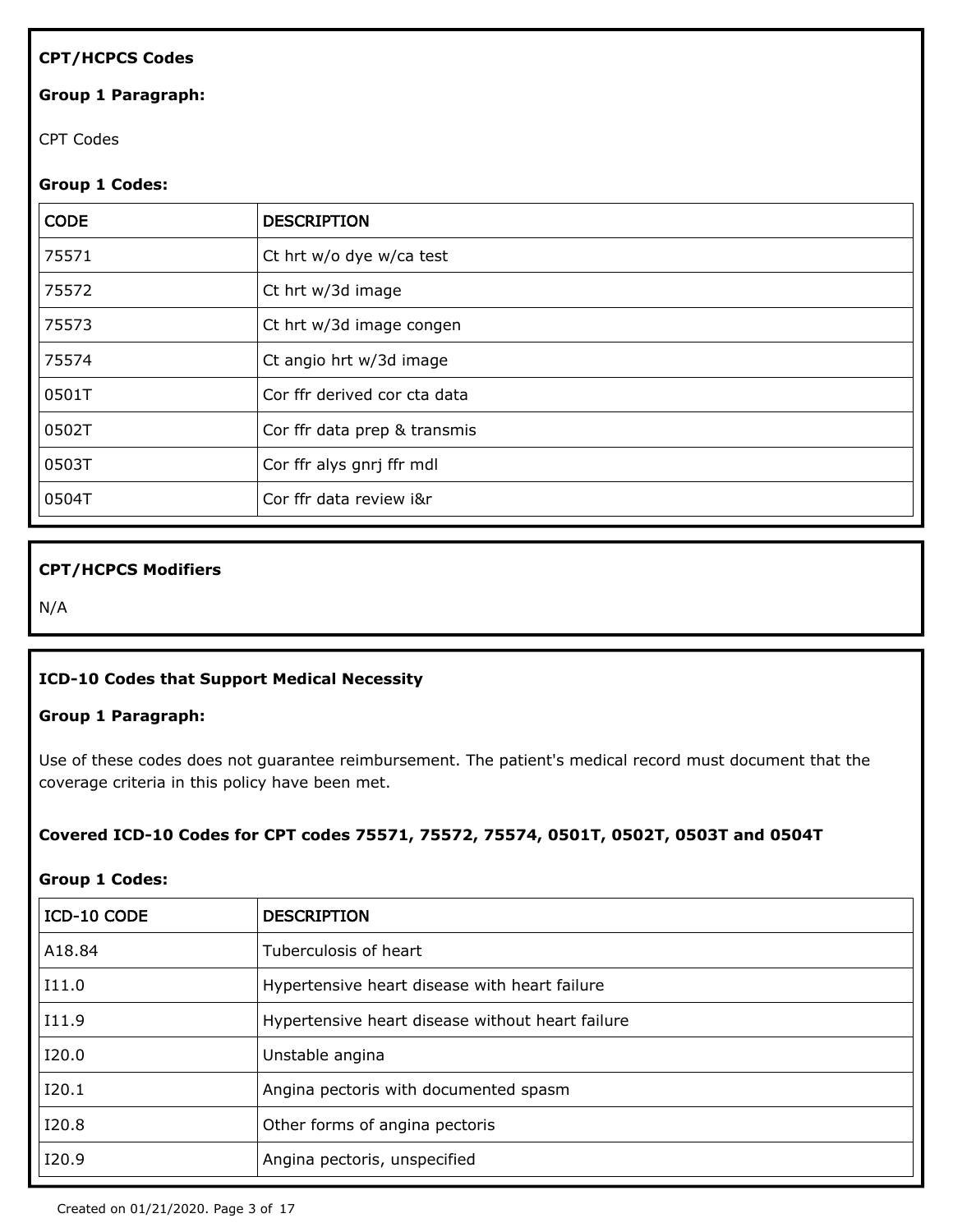| ICD-10 CODE | <b>DESCRIPTION</b>                                                                                                 |
|-------------|--------------------------------------------------------------------------------------------------------------------|
| I24.0       | Acute coronary thrombosis not resulting in myocardial infarction                                                   |
| I25.10      | Atherosclerotic heart disease of native coronary artery without angina pectoris                                    |
| I25.110     | Atherosclerotic heart disease of native coronary artery with unstable angina pectoris                              |
| I25.111     | Atherosclerotic heart disease of native coronary artery with angina pectoris with<br>documented spasm              |
| I25.118     | Atherosclerotic heart disease of native coronary artery with other forms of angina<br>pectoris                     |
| I25.119     | Atherosclerotic heart disease of native coronary artery with unspecified angina<br>pectoris                        |
| I25.2       | Old myocardial infarction                                                                                          |
| I25.3       | Aneurysm of heart                                                                                                  |
| I25.41      | Coronary artery aneurysm                                                                                           |
| I25.42      | Coronary artery dissection                                                                                         |
| I25.5       | Ischemic cardiomyopathy                                                                                            |
| I25.6       | Silent myocardial ischemia                                                                                         |
| 125.700     | Atherosclerosis of coronary artery bypass graft(s), unspecified, with unstable angina<br>pectoris                  |
| 125.701     | Atherosclerosis of coronary artery bypass graft(s), unspecified, with angina pectoris<br>with documented spasm     |
| 125.708     | Atherosclerosis of coronary artery bypass graft(s), unspecified, with other forms of<br>angina pectoris            |
| I25.709     | Atherosclerosis of coronary artery bypass graft(s), unspecified, with unspecified<br>angina pectoris               |
| I25.710     | Atherosclerosis of autologous vein coronary artery bypass graft(s) with unstable<br>angina pectoris                |
| I25.711     | Atherosclerosis of autologous vein coronary artery bypass graft(s) with angina<br>pectoris with documented spasm   |
| I25.718     | Atherosclerosis of autologous vein coronary artery bypass graft(s) with other forms<br>of angina pectoris          |
| I25.719     | Atherosclerosis of autologous vein coronary artery bypass graft(s) with unspecified<br>angina pectoris             |
| I25.720     | Atherosclerosis of autologous artery coronary artery bypass graft(s) with unstable<br>angina pectoris              |
| I25.721     | Atherosclerosis of autologous artery coronary artery bypass graft(s) with angina<br>pectoris with documented spasm |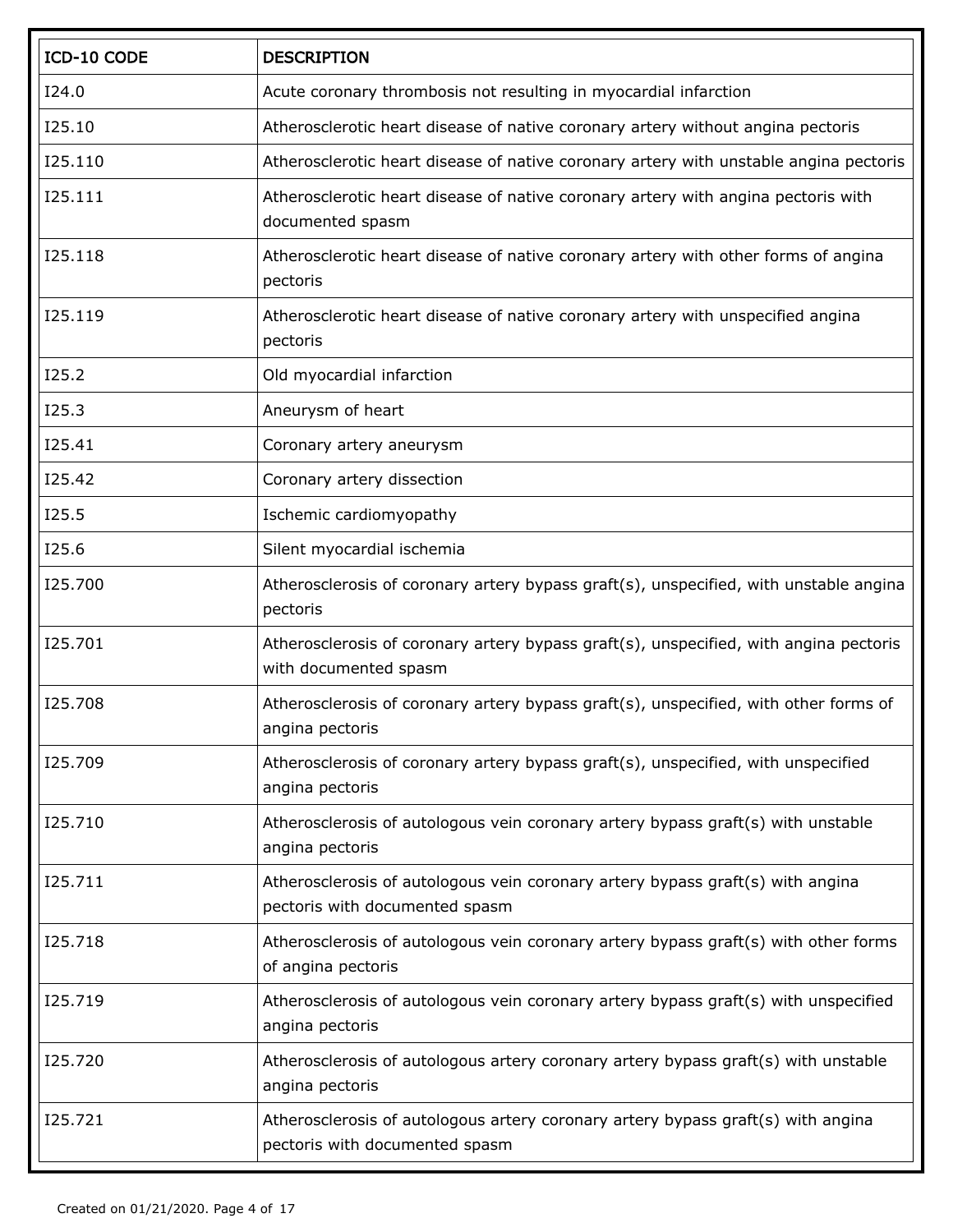| ICD-10 CODE | <b>DESCRIPTION</b>                                                                                                        |
|-------------|---------------------------------------------------------------------------------------------------------------------------|
| I25.728     | Atherosclerosis of autologous artery coronary artery bypass graft(s) with other<br>forms of angina pectoris               |
| I25.729     | Atherosclerosis of autologous artery coronary artery bypass graft(s) with unspecified<br>angina pectoris                  |
| I25.730     | Atherosclerosis of nonautologous biological coronary artery bypass graft(s) with<br>unstable angina pectoris              |
| I25.731     | Atherosclerosis of nonautologous biological coronary artery bypass graft(s) with<br>angina pectoris with documented spasm |
| 125.738     | Atherosclerosis of nonautologous biological coronary artery bypass graft(s) with<br>other forms of angina pectoris        |
| I25.739     | Atherosclerosis of nonautologous biological coronary artery bypass graft(s) with<br>unspecified angina pectoris           |
| I25.750     | Atherosclerosis of native coronary artery of transplanted heart with unstable angina                                      |
| I25.751     | Atherosclerosis of native coronary artery of transplanted heart with angina pectoris<br>with documented spasm             |
| I25.758     | Atherosclerosis of native coronary artery of transplanted heart with other forms of<br>angina pectoris                    |
| I25.759     | Atherosclerosis of native coronary artery of transplanted heart with unspecified<br>angina pectoris                       |
| I25.760     | Atherosclerosis of bypass graft of coronary artery of transplanted heart with<br>unstable angina                          |
| I25.761     | Atherosclerosis of bypass graft of coronary artery of transplanted heart with angina<br>pectoris with documented spasm    |
| I25.768     | Atherosclerosis of bypass graft of coronary artery of transplanted heart with other<br>forms of angina pectoris           |
| I25.769     | Atherosclerosis of bypass graft of coronary artery of transplanted heart with<br>unspecified angina pectoris              |
| I25.790     | Atherosclerosis of other coronary artery bypass graft(s) with unstable angina<br>pectoris                                 |
| I25.791     | Atherosclerosis of other coronary artery bypass graft(s) with angina pectoris with<br>documented spasm                    |
| I25.798     | Atherosclerosis of other coronary artery bypass graft(s) with other forms of angina<br>pectoris                           |
| I25.799     | Atherosclerosis of other coronary artery bypass graft(s) with unspecified angina<br>pectoris                              |
| I25.810     | Atherosclerosis of coronary artery bypass graft(s) without angina pectoris                                                |
| I25.811     | Atherosclerosis of native coronary artery of transplanted heart without angina                                            |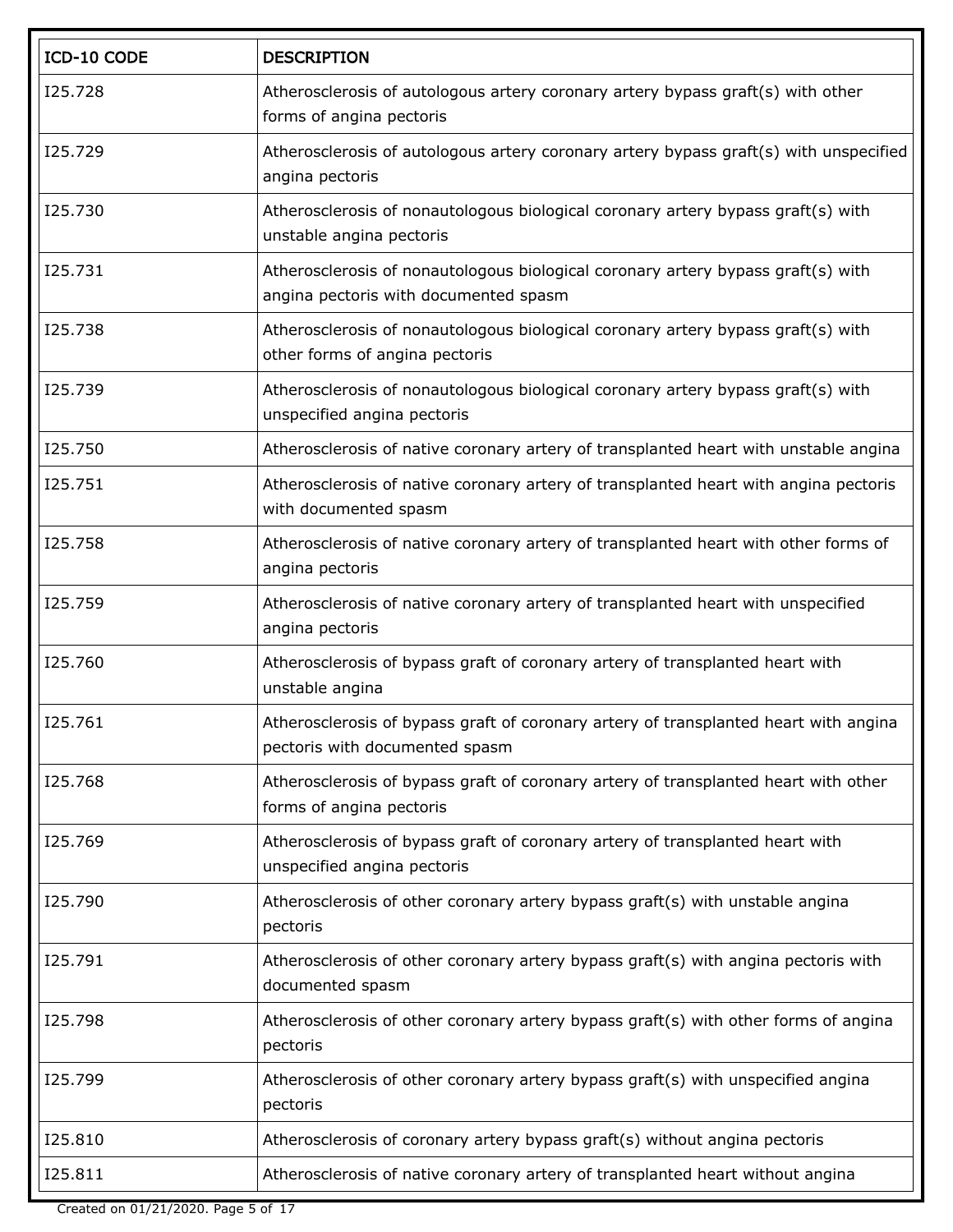| ICD-10 CODE   | <b>DESCRIPTION</b>                                                                                  |
|---------------|-----------------------------------------------------------------------------------------------------|
|               | pectoris                                                                                            |
| I25.812       | Atherosclerosis of bypass graft of coronary artery of transplanted heart without<br>angina pectoris |
| I25.82        | Chronic total occlusion of coronary artery                                                          |
| I25.84        | Coronary atherosclerosis due to calcified coronary lesion                                           |
| I25.89        | Other forms of chronic ischemic heart disease                                                       |
| I25.9         | Chronic ischemic heart disease, unspecified                                                         |
| I26.01        | Septic pulmonary embolism with acute cor pulmonale                                                  |
| I26.02        | Saddle embolus of pulmonary artery with acute cor pulmonale                                         |
| I26.09        | Other pulmonary embolism with acute cor pulmonale                                                   |
| I26.92        | Saddle embolus of pulmonary artery without acute cor pulmonale                                      |
| I26.93        | Single subsegmental pulmonary embolism without acute cor pulmonale                                  |
| I26.94        | Multiple subsegmental pulmonary emboli without acute cor pulmonale                                  |
| I26.99        | Other pulmonary embolism without acute cor pulmonale                                                |
| I27.0         | Primary pulmonary hypertension                                                                      |
| I27.1         | Kyphoscoliotic heart disease                                                                        |
| I27.20        | Pulmonary hypertension, unspecified                                                                 |
| I27.21        | Secondary pulmonary arterial hypertension                                                           |
| I27.22        | Pulmonary hypertension due to left heart disease                                                    |
| <b>I27.23</b> | Pulmonary hypertension due to lung diseases and hypoxia                                             |
| I27.24        | Chronic thromboembolic pulmonary hypertension                                                       |
| I27.29        | Other secondary pulmonary hypertension                                                              |
| I27.81        | Cor pulmonale (chronic)                                                                             |
| I27.82        | Chronic pulmonary embolism                                                                          |
| I27.83        | Eisenmenger's syndrome                                                                              |
| I27.89        | Other specified pulmonary heart diseases                                                            |
| I27.9         | Pulmonary heart disease, unspecified                                                                |
| I28.0         | Arteriovenous fistula of pulmonary vessels                                                          |
| I28.1         | Aneurysm of pulmonary artery                                                                        |
| I28.8         | Other diseases of pulmonary vessels                                                                 |
| I28.9         | Disease of pulmonary vessels, unspecified                                                           |
| I30.0         | Acute nonspecific idiopathic pericarditis                                                           |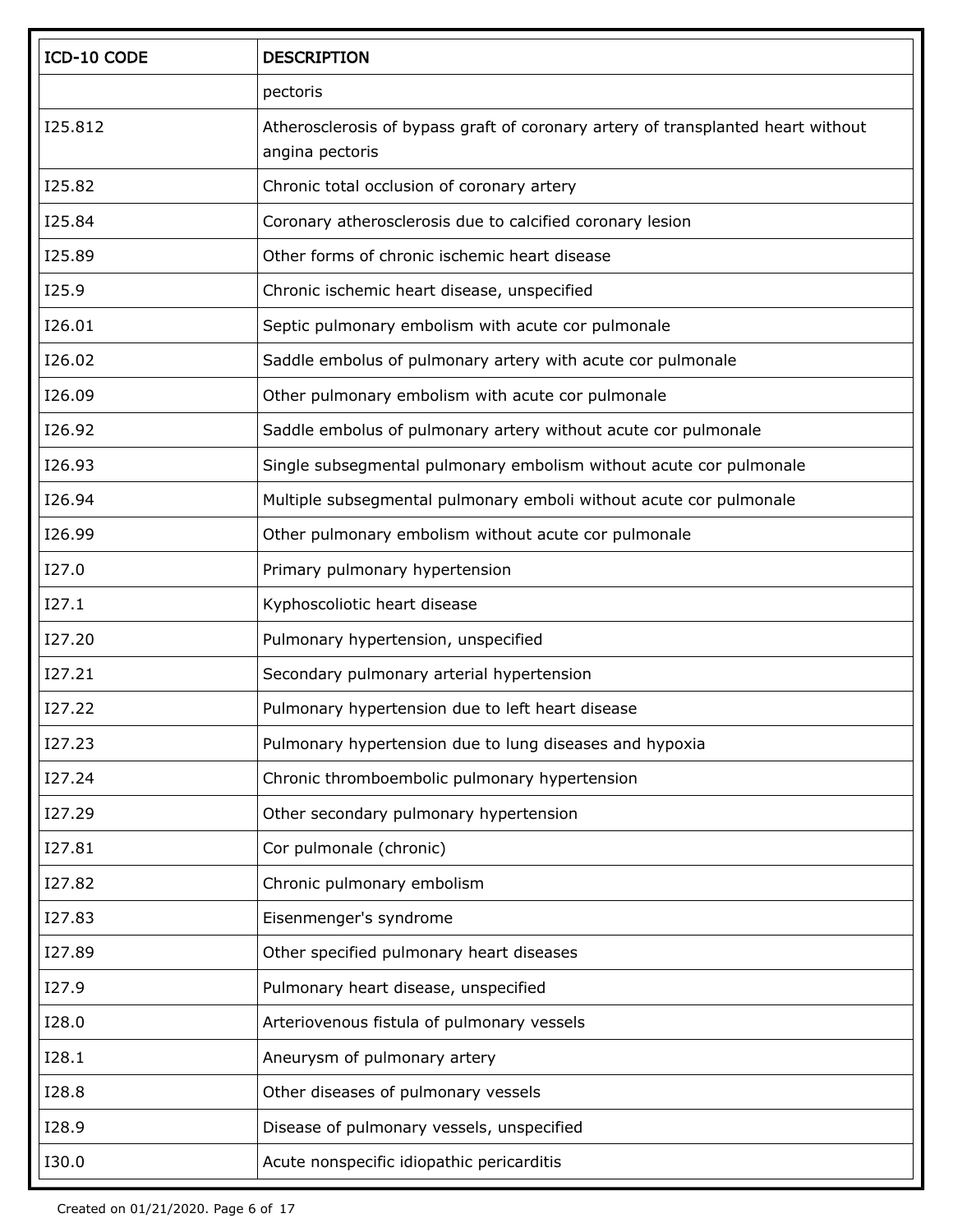| ICD-10 CODE | <b>DESCRIPTION</b>                                      |
|-------------|---------------------------------------------------------|
| I30.1       | Infective pericarditis                                  |
| I30.8       | Other forms of acute pericarditis                       |
| I30.9       | Acute pericarditis, unspecified                         |
| <b>I32</b>  | Pericarditis in diseases classified elsewhere           |
| I34.0       | Nonrheumatic mitral (valve) insufficiency               |
| I34.1       | Nonrheumatic mitral (valve) prolapse                    |
| I34.2       | Nonrheumatic mitral (valve) stenosis                    |
| I34.8       | Other nonrheumatic mitral valve disorders               |
| I34.9       | Nonrheumatic mitral valve disorder, unspecified         |
| I35.0       | Nonrheumatic aortic (valve) stenosis                    |
| I35.1       | Nonrheumatic aortic (valve) insufficiency               |
| I35.2       | Nonrheumatic aortic (valve) stenosis with insufficiency |
| I35.8       | Other nonrheumatic aortic valve disorders               |
| I35.9       | Nonrheumatic aortic valve disorder, unspecified         |
| I42.0       | Dilated cardiomyopathy                                  |
| I42.1       | Obstructive hypertrophic cardiomyopathy                 |
| I42.2       | Other hypertrophic cardiomyopathy                       |
| I42.3       | Endomyocardial (eosinophilic) disease                   |
| I42.4       | Endocardial fibroelastosis                              |
| I42.5       | Other restrictive cardiomyopathy                        |
| I42.6       | Alcoholic cardiomyopathy                                |
| I42.7       | Cardiomyopathy due to drug and external agent           |
| ICD-10 CODE | <b>DESCRIPTION</b>                                      |
| I42.8       | Other cardiomyopathies                                  |
| I42.9       | Cardiomyopathy, unspecified                             |
| I43         | Cardiomyopathy in diseases classified elsewhere         |
| 144.4       | Left anterior fascicular block                          |
| I44.5       | Left posterior fascicular block                         |
| I44.7       | Left bundle-branch block, unspecified                   |
| I45.2       | Bifascicular block                                      |
| I45.3       | <b>Trifascicular block</b>                              |
| I45.6       | Pre-excitation syndrome                                 |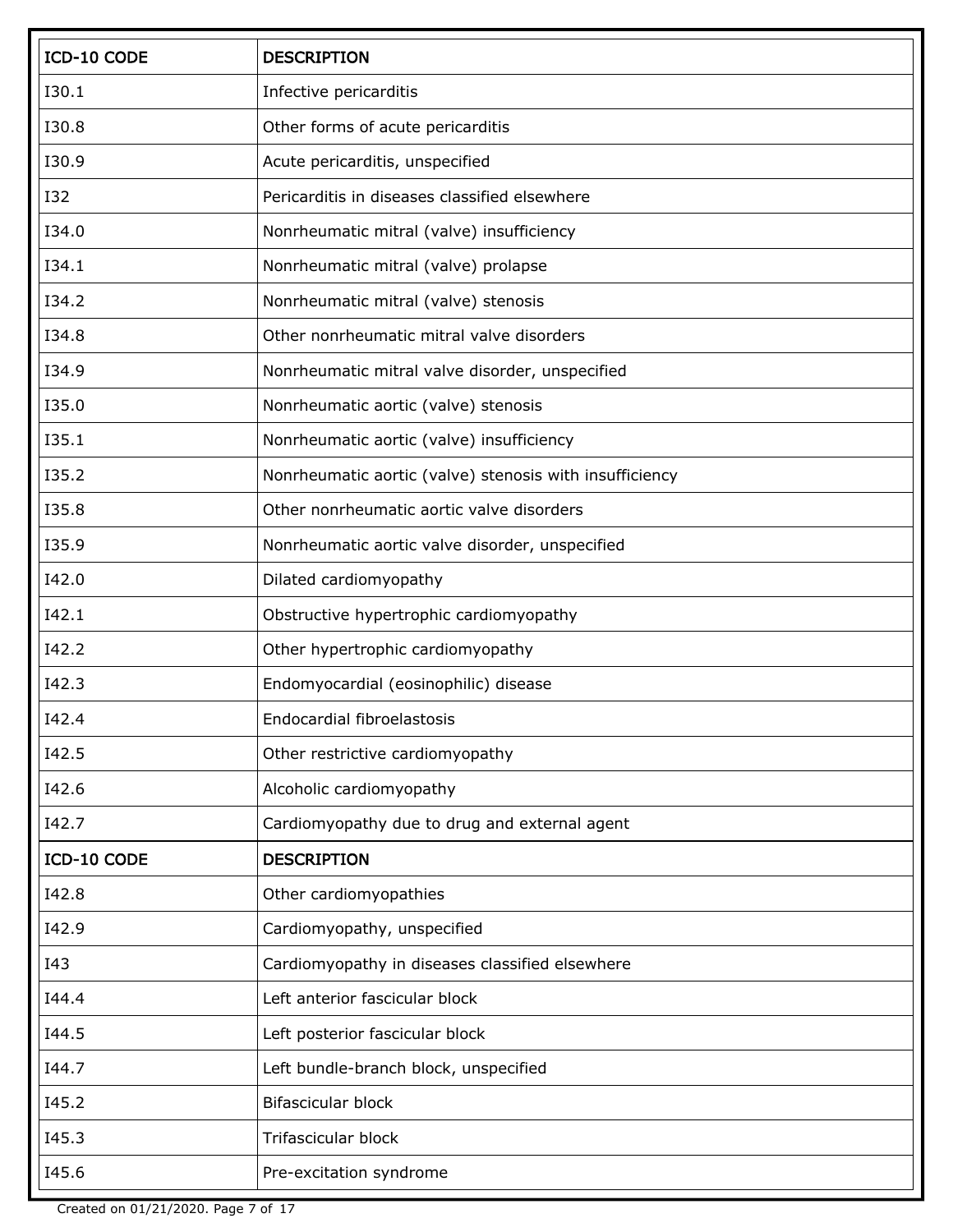| ICD-10 CODE | <b>DESCRIPTION</b>                                                                          |
|-------------|---------------------------------------------------------------------------------------------|
| I45.89      | Other specified conduction disorders                                                        |
| I46.2       | Cardiac arrest due to underlying cardiac condition                                          |
| I46.8       | Cardiac arrest due to other underlying condition                                            |
| I46.9       | Cardiac arrest, cause unspecified                                                           |
| I48.0       | Paroxysmal atrial fibrillation                                                              |
| I48.11      | Longstanding persistent atrial fibrillation                                                 |
| I48.19      | Other persistent atrial fibrillation                                                        |
| I48.20      | Chronic atrial fibrillation, unspecified                                                    |
| I48.21      | Permanent atrial fibrillation                                                               |
| I48.91      | Unspecified atrial fibrillation                                                             |
| I49.01      | Ventricular fibrillation                                                                    |
| I49.8       | Other specified cardiac arrhythmias                                                         |
| I50.1       | Left ventricular failure, unspecified                                                       |
| I50.20      | Unspecified systolic (congestive) heart failure                                             |
| I50.21      | Acute systolic (congestive) heart failure                                                   |
| I50.22      | Chronic systolic (congestive) heart failure                                                 |
| I50.23      | Acute on chronic systolic (congestive) heart failure                                        |
| 150.30      | Unspecified diastolic (congestive) heart failure                                            |
| I50.31      | Acute diastolic (congestive) heart failure                                                  |
| I50.32      | Chronic diastolic (congestive) heart failure                                                |
| I50.33      | Acute on chronic diastolic (congestive) heart failure                                       |
| 150.40      | Unspecified combined systolic (congestive) and diastolic (congestive) heart failure         |
| 150.41      | Acute combined systolic (congestive) and diastolic (congestive) heart failure               |
| I50.42      | Chronic combined systolic (congestive) and diastolic (congestive) heart failure             |
| I50.43      | Acute on chronic combined systolic (congestive) and diastolic (congestive) heart<br>failure |
| 150.810     | Right heart failure, unspecified                                                            |
| 150.811     | Acute right heart failure                                                                   |
| 150.812     | Chronic right heart failure                                                                 |
| 150.813     | Acute on chronic right heart failure                                                        |
| 150.814     | Right heart failure due to left heart failure                                               |
| I50.82      | Biventricular heart failure                                                                 |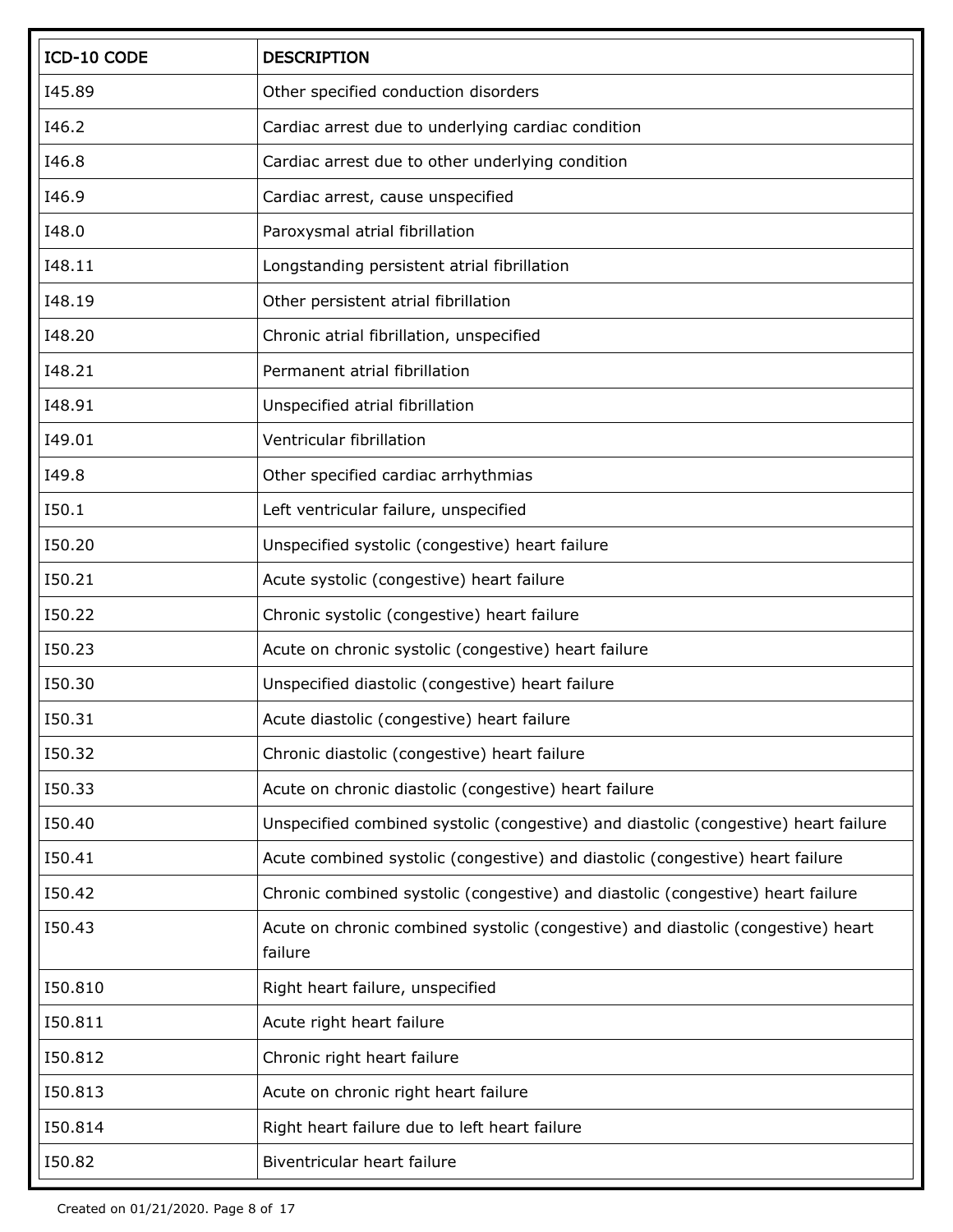| ICD-10 CODE | <b>DESCRIPTION</b>                                                       |
|-------------|--------------------------------------------------------------------------|
| I50.83      | High output heart failure                                                |
| I50.84      | End stage heart failure                                                  |
| I50.89      | Other heart failure                                                      |
| I50.9       | Heart failure, unspecified                                               |
| I51.7       | Cardiomegaly                                                             |
| I70.0       | Atherosclerosis of aorta                                                 |
| I71.01      | Dissection of thoracic aorta                                             |
| I74.11      | Embolism and thrombosis of thoracic aorta                                |
| M32.12      | Pericarditis in systemic lupus erythematosus                             |
| Q20.9       | Congenital malformation of cardiac chambers and connections, unspecified |
| Q22.0       | Pulmonary valve atresia                                                  |
| Q22.1       | Congenital pulmonary valve stenosis                                      |
| Q22.2       | Congenital pulmonary valve insufficiency                                 |
| Q22.3       | Other congenital malformations of pulmonary valve                        |
| Q22.4       | Congenital tricuspid stenosis                                            |
| Q22.5       | Ebstein's anomaly                                                        |
| Q22.6       | Hypoplastic right heart syndrome                                         |
| Q22.8       | Other congenital malformations of tricuspid valve                        |
| Q22.9       | Congenital malformation of tricuspid valve, unspecified                  |
| Q23.0       | Congenital stenosis of aortic valve                                      |
| Q23.1       | Congenital insufficiency of aortic valve                                 |
| Q23.2       | Congenital mitral stenosis                                               |
| Q23.3       | Congenital mitral insufficiency                                          |
| Q23.4       | Hypoplastic left heart syndrome                                          |
| Q23.8       | Other congenital malformations of aortic and mitral valves               |
| Q23.9       | Congenital malformation of aortic and mitral valves, unspecified         |
| Q24.0       | Dextrocardia                                                             |
| Q24.1       | Levocardia                                                               |
| Q24.2       | Cor triatriatum                                                          |
| Q24.3       | Pulmonary infundibular stenosis                                          |
| Q24.4       | Congenital subaortic stenosis                                            |
| Q24.5       | Malformation of coronary vessels                                         |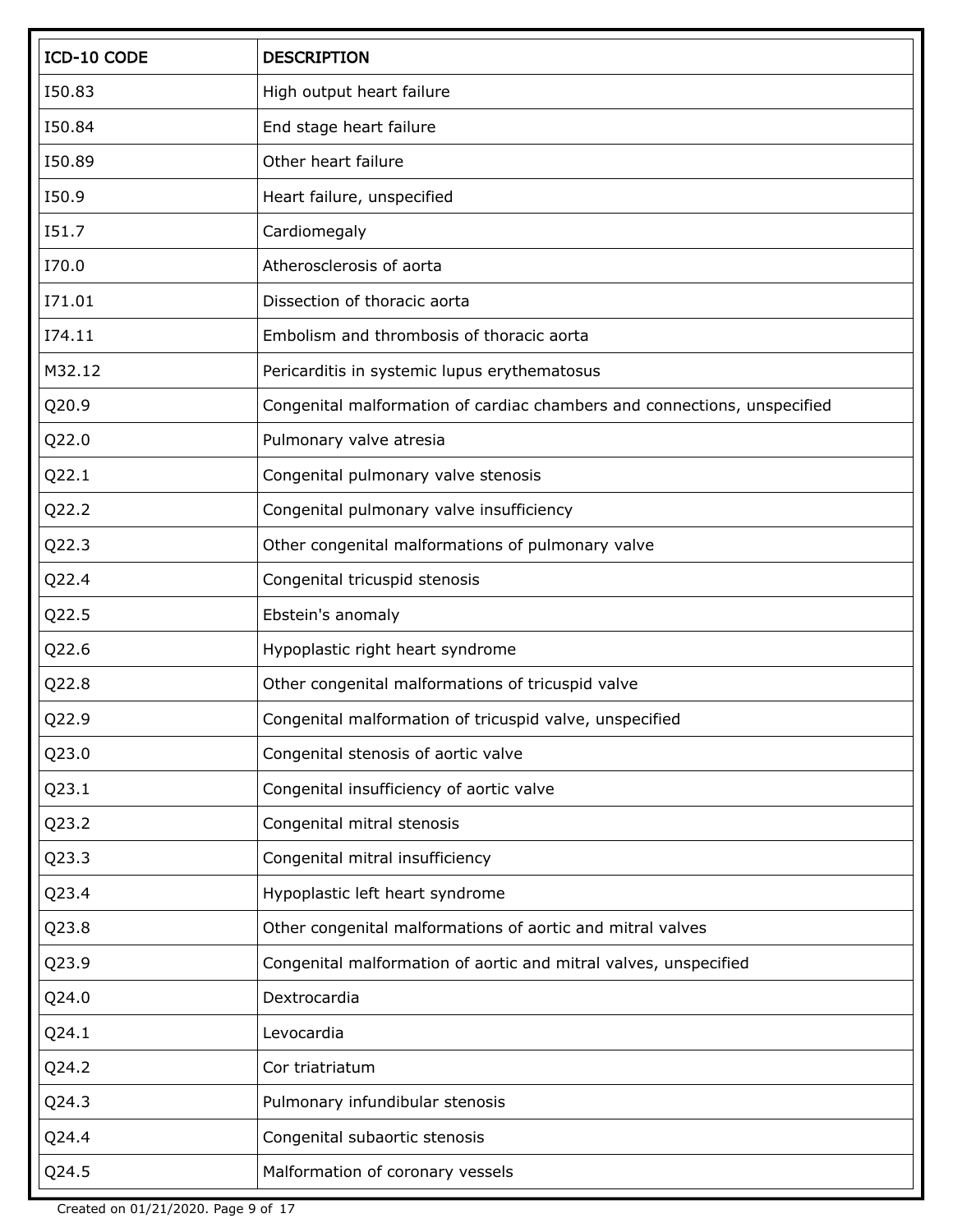| ICD-10 CODE | <b>DESCRIPTION</b>                                                               |
|-------------|----------------------------------------------------------------------------------|
| Q24.8       | Other specified congenital malformations of heart                                |
| Q24.9       | Congenital malformation of heart, unspecified                                    |
| R07.2       | Precordial pain                                                                  |
| R94.30      | Abnormal result of cardiovascular function study, unspecified                    |
| R94.31      | Abnormal electrocardiogram [ECG] [EKG]                                           |
| T82.01XA    | Breakdown (mechanical) of heart valve prosthesis, initial encounter              |
| T82.01XD    | Breakdown (mechanical) of heart valve prosthesis, subsequent encounter           |
| T82.01XS    | Breakdown (mechanical) of heart valve prosthesis, sequela                        |
| T82.02XA    | Displacement of heart valve prosthesis, initial encounter                        |
| T82.02XD    | Displacement of heart valve prosthesis, subsequent encounter                     |
| T82.02XS    | Displacement of heart valve prosthesis, sequela                                  |
| T82.03XA    | Leakage of heart valve prosthesis, initial encounter                             |
| T82.03XD    | Leakage of heart valve prosthesis, subsequent encounter                          |
| T82.03XS    | Leakage of heart valve prosthesis, sequela                                       |
| T82.09XA    | Other mechanical complication of heart valve prosthesis, initial encounter       |
| T82.09XD    | Other mechanical complication of heart valve prosthesis, subsequent encounter    |
| T82.09XS    | Other mechanical complication of heart valve prosthesis, sequela                 |
| T82.190A    | Other mechanical complication of cardiac electrode, initial encounter            |
| T82.190D    | Other mechanical complication of cardiac electrode, subsequent encounter         |
| T82.190S    | Other mechanical complication of cardiac electrode, sequela                      |
| T82.211A    | Breakdown (mechanical) of coronary artery bypass graft, initial encounter        |
| T82.211D    | Breakdown (mechanical) of coronary artery bypass graft, subsequent encounter     |
| T82.211S    | Breakdown (mechanical) of coronary artery bypass graft, sequela                  |
| T82.212A    | Displacement of coronary artery bypass graft, initial encounter                  |
| T82.212D    | Displacement of coronary artery bypass graft, subsequent encounter               |
| T82.212S    | Displacement of coronary artery bypass graft, sequela                            |
| T82.213A    | Leakage of coronary artery bypass graft, initial encounter                       |
| T82.213D    | Leakage of coronary artery bypass graft, subsequent encounter                    |
| ICD-10 CODE | <b>DESCRIPTION</b>                                                               |
| T82.213S    | Leakage of coronary artery bypass graft, sequela                                 |
| T82.218A    | Other mechanical complication of coronary artery bypass graft, initial encounter |
| T82.218D    | Other mechanical complication of coronary artery bypass graft, subsequent        |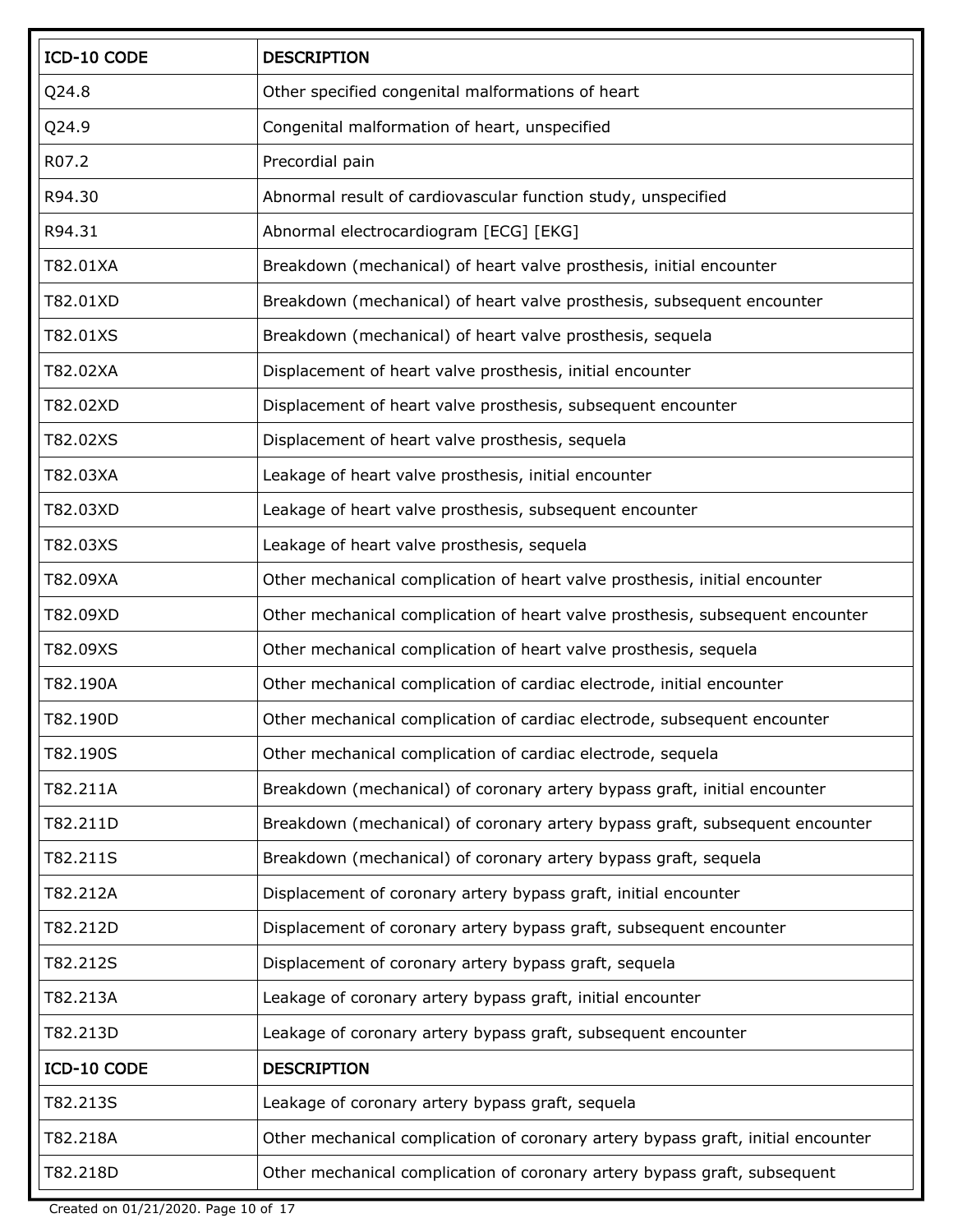| ICD-10 CODE | <b>DESCRIPTION</b>                                                                                 |
|-------------|----------------------------------------------------------------------------------------------------|
|             | encounter                                                                                          |
| T82.218S    | Other mechanical complication of coronary artery bypass graft, sequela                             |
| T82.221A    | Breakdown (mechanical) of biological heart valve graft, initial encounter                          |
| T82.221D    | Breakdown (mechanical) of biological heart valve graft, subsequent encounter                       |
| T82.221S    | Breakdown (mechanical) of biological heart valve graft, sequela                                    |
| T82.222A    | Displacement of biological heart valve graft, initial encounter                                    |
| T82.222D    | Displacement of biological heart valve graft, subsequent encounter                                 |
| T82.222S    | Displacement of biological heart valve graft, sequela                                              |
| T82.223A    | Leakage of biological heart valve graft, initial encounter                                         |
| T82.223D    | Leakage of biological heart valve graft, subsequent encounter                                      |
| T82.223S    | Leakage of biological heart valve graft, sequela                                                   |
| T82.228A    | Other mechanical complication of biological heart valve graft, initial encounter                   |
| T82.228D    | Other mechanical complication of biological heart valve graft, subsequent encounter                |
| T82.228S    | Other mechanical complication of biological heart valve graft, sequela                             |
| T82.518A    | Breakdown (mechanical) of other cardiac and vascular devices and implants, initial<br>encounter    |
| T82.518D    | Breakdown (mechanical) of other cardiac and vascular devices and implants,<br>subsequent encounter |
| T82.518S    | Breakdown (mechanical) of other cardiac and vascular devices and implants,<br>sequela              |
| T82.522A    | Displacement of artificial heart, initial encounter                                                |
| T82.522D    | Displacement of artificial heart, subsequent encounter                                             |
| T82.522S    | Displacement of artificial heart, sequela                                                          |
| T82.523A    | Displacement of balloon (counterpulsation) device, initial encounter                               |
| T82.523D    | Displacement of balloon (counterpulsation) device, subsequent encounter                            |
| T82.523S    | Displacement of balloon (counterpulsation) device, sequela                                         |
| T82.528A    | Displacement of other cardiac and vascular devices and implants, initial encounter                 |
| T82.528D    | Displacement of other cardiac and vascular devices and implants, subsequent<br>encounter           |
| T82.528S    | Displacement of other cardiac and vascular devices and implants, sequela                           |
| T82.533A    | Leakage of balloon (counterpulsation) device, initial encounter                                    |
| T82.533D    | Leakage of balloon (counterpulsation) device, subsequent encounter                                 |
| T82.533S    | Leakage of balloon (counterpulsation) device, sequela                                              |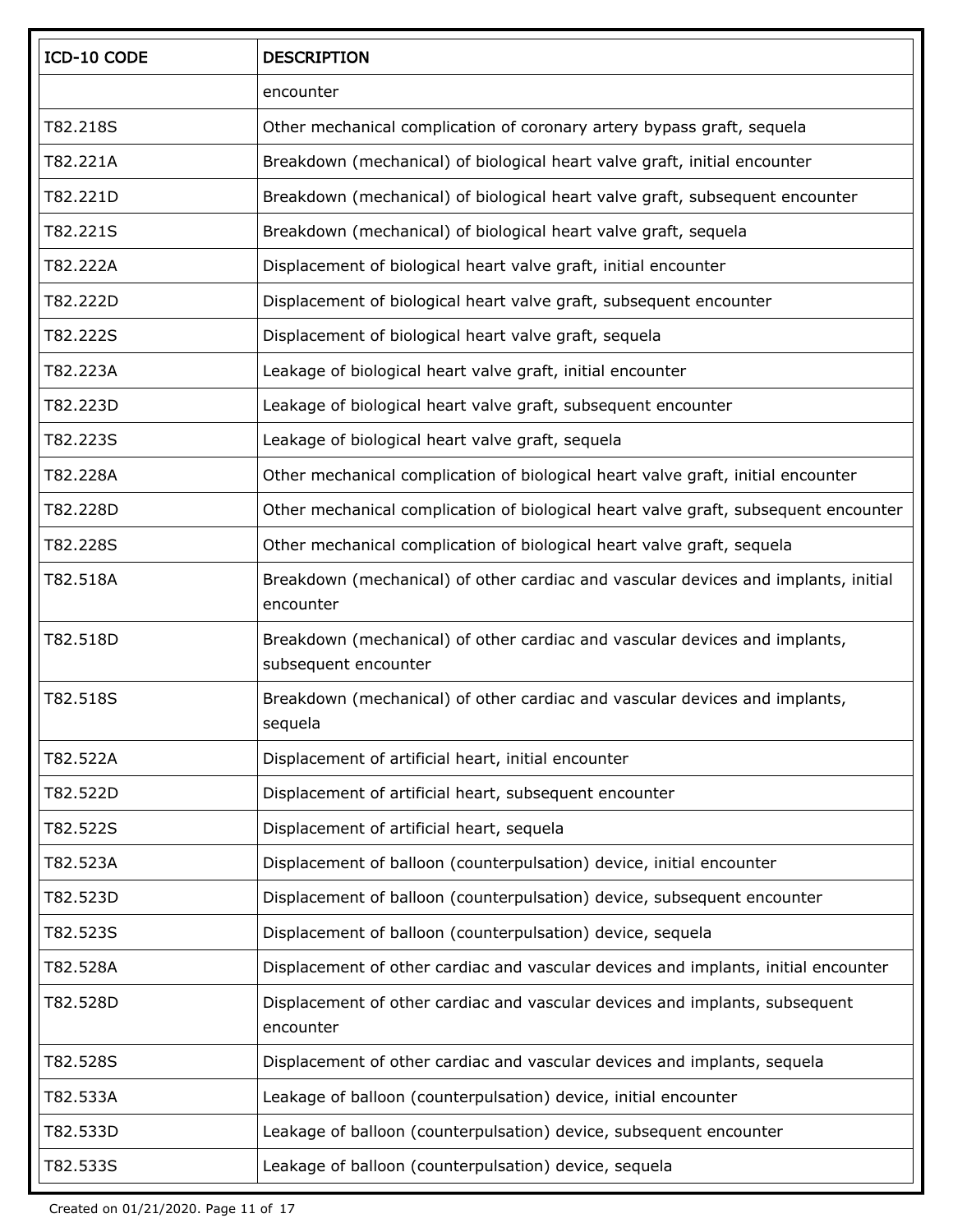| ICD-10 CODE | <b>DESCRIPTION</b>                                                                                        |
|-------------|-----------------------------------------------------------------------------------------------------------|
| T82.538A    | Leakage of other cardiac and vascular devices and implants, initial encounter                             |
| T82.538D    | Leakage of other cardiac and vascular devices and implants, subsequent encounter                          |
| T82.538S    | Leakage of other cardiac and vascular devices and implants, sequela                                       |
| T82.592A    | Other mechanical complication of artificial heart, initial encounter                                      |
| T82.592D    | Other mechanical complication of artificial heart, subsequent encounter                                   |
| T82.592S    | Other mechanical complication of artificial heart, sequela                                                |
| T82.593A    | Other mechanical complication of balloon (counterpulsation) device, initial encounter                     |
| T82.593D    | Other mechanical complication of balloon (counterpulsation) device, subsequent<br>encounter               |
| T82.593S    | Other mechanical complication of balloon (counterpulsation) device, sequela                               |
| T82.598A    | Other mechanical complication of other cardiac and vascular devices and implants,<br>initial encounter    |
| T82.598D    | Other mechanical complication of other cardiac and vascular devices and implants,<br>subsequent encounter |
| T82.598S    | Other mechanical complication of other cardiac and vascular devices and implants,<br>sequela              |
| Z48.21      | Encounter for aftercare following heart transplant                                                        |
| Z48.280     | Encounter for aftercare following heart-lung transplant                                                   |
| Z94.1       | Heart transplant status                                                                                   |
| Z94.3       | Heart and lungs transplant status                                                                         |
| Z95.1       | Presence of aortocoronary bypass graft                                                                    |
| Z95.3       | Presence of xenogenic heart valve                                                                         |
| Z95.4       | Presence of other heart-valve replacement                                                                 |

## **Group 2 Paragraph:**

## **Covered ICD-10 Codes for CPT code 75573**

## **Group 2 Codes:**

| ICD-10 CODE | <b>DESCRIPTION</b>                       |
|-------------|------------------------------------------|
| P29.38      | Other persistent fetal circulation       |
| Q20.0       | Common arterial trunk                    |
| Q20.1       | Double outlet right ventricle            |
| Q20.2       | Double outlet left ventricle             |
| Q20.3       | Discordant ventriculoarterial connection |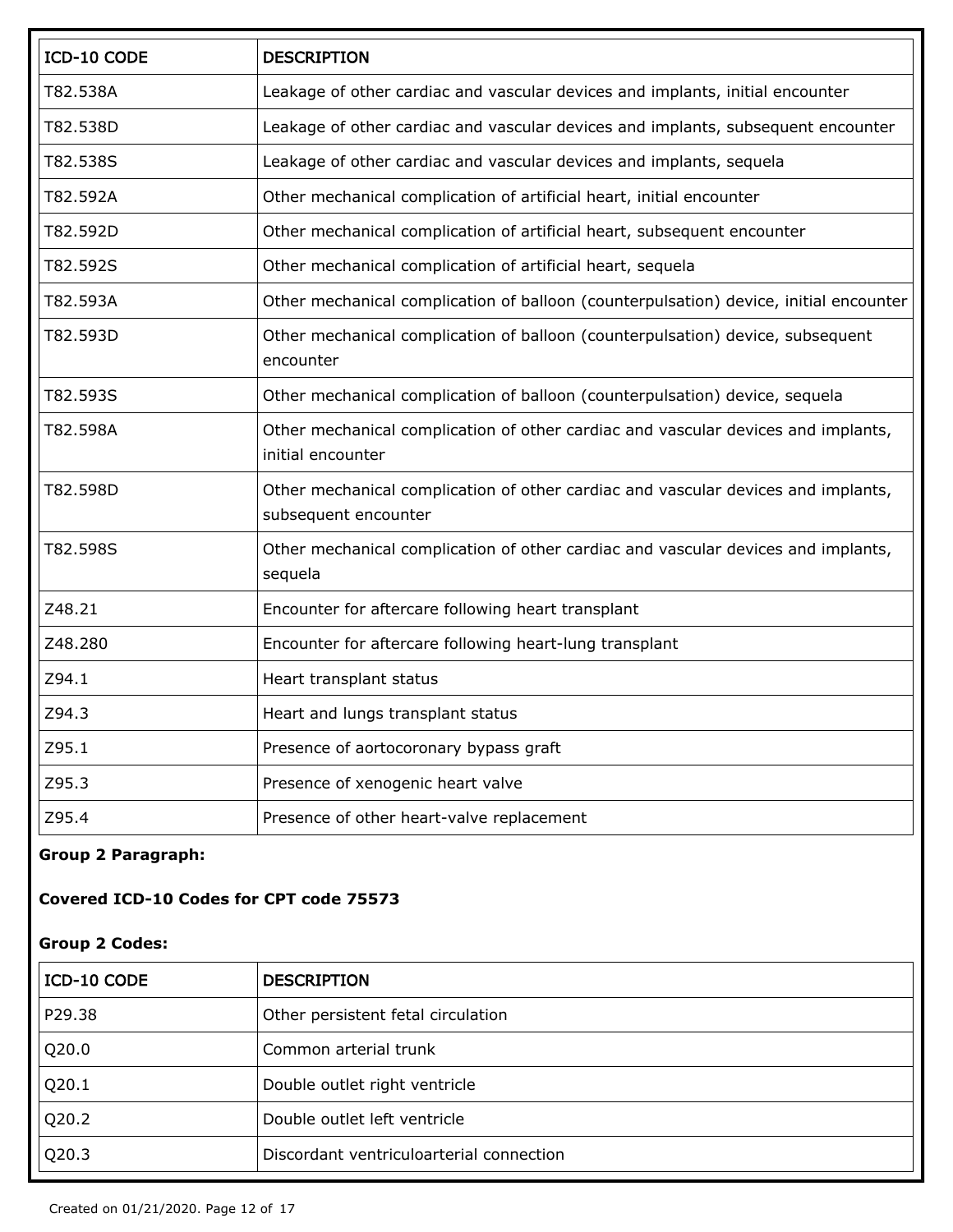| ICD-10 CODE | <b>DESCRIPTION</b>                                                       |
|-------------|--------------------------------------------------------------------------|
| Q20.4       | Double inlet ventricle                                                   |
| Q20.5       | Discordant atrioventricular connection                                   |
| Q20.6       | Isomerism of atrial appendages                                           |
| Q20.8       | Other congenital malformations of cardiac chambers and connections       |
| Q20.9       | Congenital malformation of cardiac chambers and connections, unspecified |
| Q21.0       | Ventricular septal defect                                                |
| Q21.1       | Atrial septal defect                                                     |
| Q21.2       | Atrioventricular septal defect                                           |
| Q21.3       | Tetralogy of Fallot                                                      |
| Q21.4       | Aortopulmonary septal defect                                             |
| Q21.8       | Other congenital malformations of cardiac septa                          |
| Q21.9       | Congenital malformation of cardiac septum, unspecified                   |
| Q22.0       | Pulmonary valve atresia                                                  |
| Q22.1       | Congenital pulmonary valve stenosis                                      |
| Q22.2       | Congenital pulmonary valve insufficiency                                 |
| Q22.3       | Other congenital malformations of pulmonary valve                        |
| Q22.4       | Congenital tricuspid stenosis                                            |
| Q22.5       | Ebstein's anomaly                                                        |
| Q22.6       | Hypoplastic right heart syndrome                                         |
| Q22.8       | Other congenital malformations of tricuspid valve                        |
| Q22.9       | Congenital malformation of tricuspid valve, unspecified                  |
| Q23.0       | Congenital stenosis of aortic valve                                      |
| Q23.1       | Congenital insufficiency of aortic valve                                 |
| Q23.2       | Congenital mitral stenosis                                               |
| Q23.3       | Congenital mitral insufficiency                                          |
| Q23.4       | Hypoplastic left heart syndrome                                          |
| Q23.8       | Other congenital malformations of aortic and mitral valves               |
| Q23.9       | Congenital malformation of aortic and mitral valves, unspecified         |
| Q24.0       | Dextrocardia                                                             |
| Q24.1       | Levocardia                                                               |
| Q24.2       | Cor triatriatum                                                          |
| Q24.3       | Pulmonary infundibular stenosis                                          |

Created on 01/21/2020. Page 13 of 17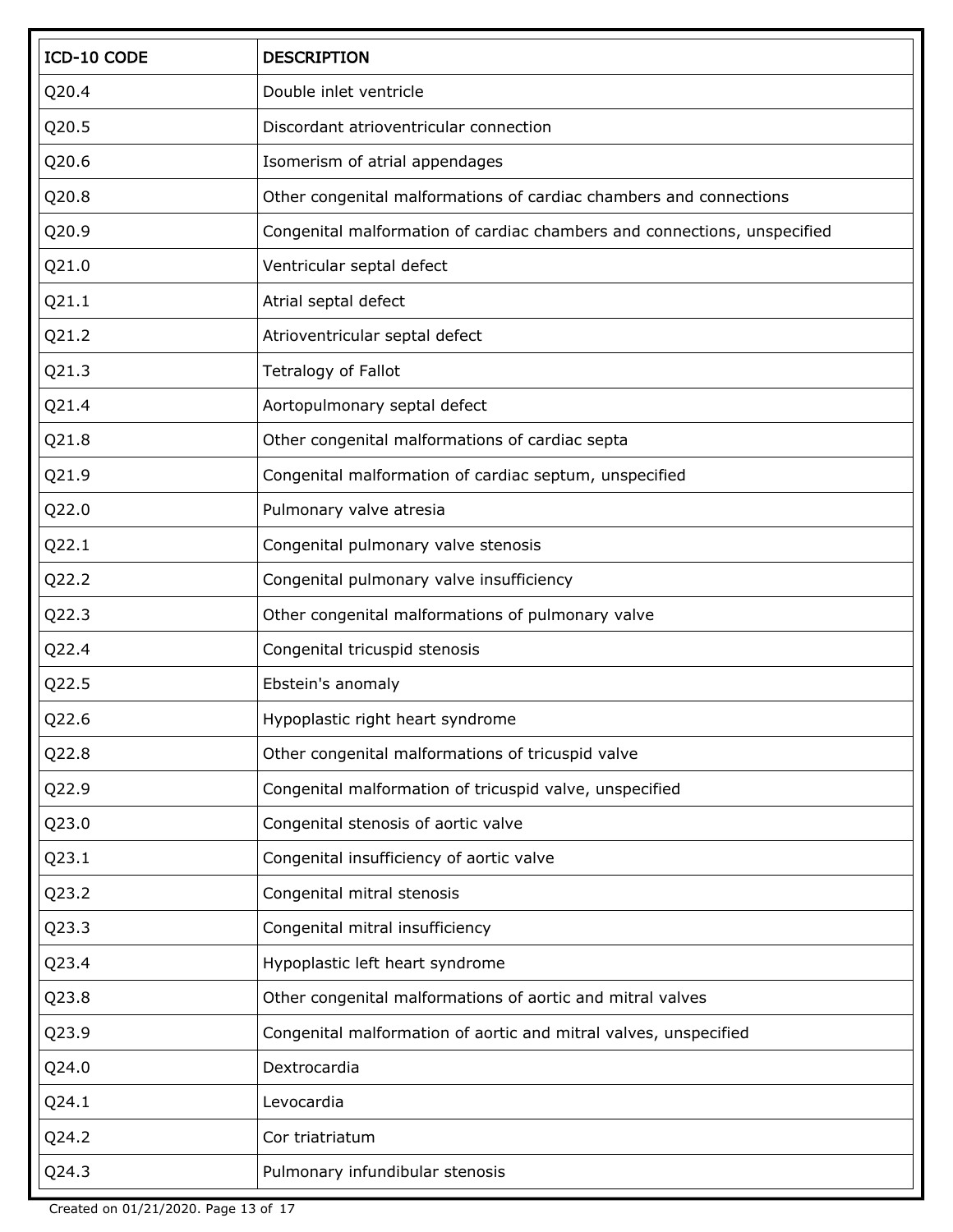| ICD-10 CODE | <b>DESCRIPTION</b>                                     |
|-------------|--------------------------------------------------------|
| Q24.4       | Congenital subaortic stenosis                          |
| Q24.5       | Malformation of coronary vessels                       |
| Q24.6       | Congenital heart block                                 |
| Q24.8       | Other specified congenital malformations of heart      |
| Q24.9       | Congenital malformation of heart, unspecified          |
| Q25.0       | Patent ductus arteriosus                               |
| Q25.1       | Coarctation of aorta                                   |
| Q25.21      | Interruption of aortic arch                            |
| Q25.29      | Other atresia of aorta                                 |
| Q25.3       | Supravalvular aortic stenosis                          |
| Q25.40      | Congenital malformation of aorta unspecified           |
| Q25.41      | Absence and aplasia of aorta                           |
| Q25.42      | Hypoplasia of aorta                                    |
| Q25.43      | Congenital aneurysm of aorta                           |
| Q25.44      | Congenital dilation of aorta                           |
| Q25.45      | Double aortic arch                                     |
| Q25.46      | Tortuous aortic arch                                   |
| Q25.47      | Right aortic arch                                      |
| Q25.48      | Anomalous origin of subclavian artery                  |
| Q25.49      | Other congenital malformations of aorta                |
| Q25.5       | Atresia of pulmonary artery                            |
| Q25.6       | Stenosis of pulmonary artery                           |
| Q25.71      | Coarctation of pulmonary artery                        |
| Q25.72      | Congenital pulmonary arteriovenous malformation        |
| Q25.79      | Other congenital malformations of pulmonary artery     |
| Q25.8       | Other congenital malformations of other great arteries |
| Q25.9       | Congenital malformation of great arteries, unspecified |
| Q26.0       | Congenital stenosis of vena cava                       |
| Q26.1       | Persistent left superior vena cava                     |
| Q26.2       | Total anomalous pulmonary venous connection            |
| Q26.3       | Partial anomalous pulmonary venous connection          |
| Q26.4       | Anomalous pulmonary venous connection, unspecified     |

Created on 01/21/2020. Page 14 of 17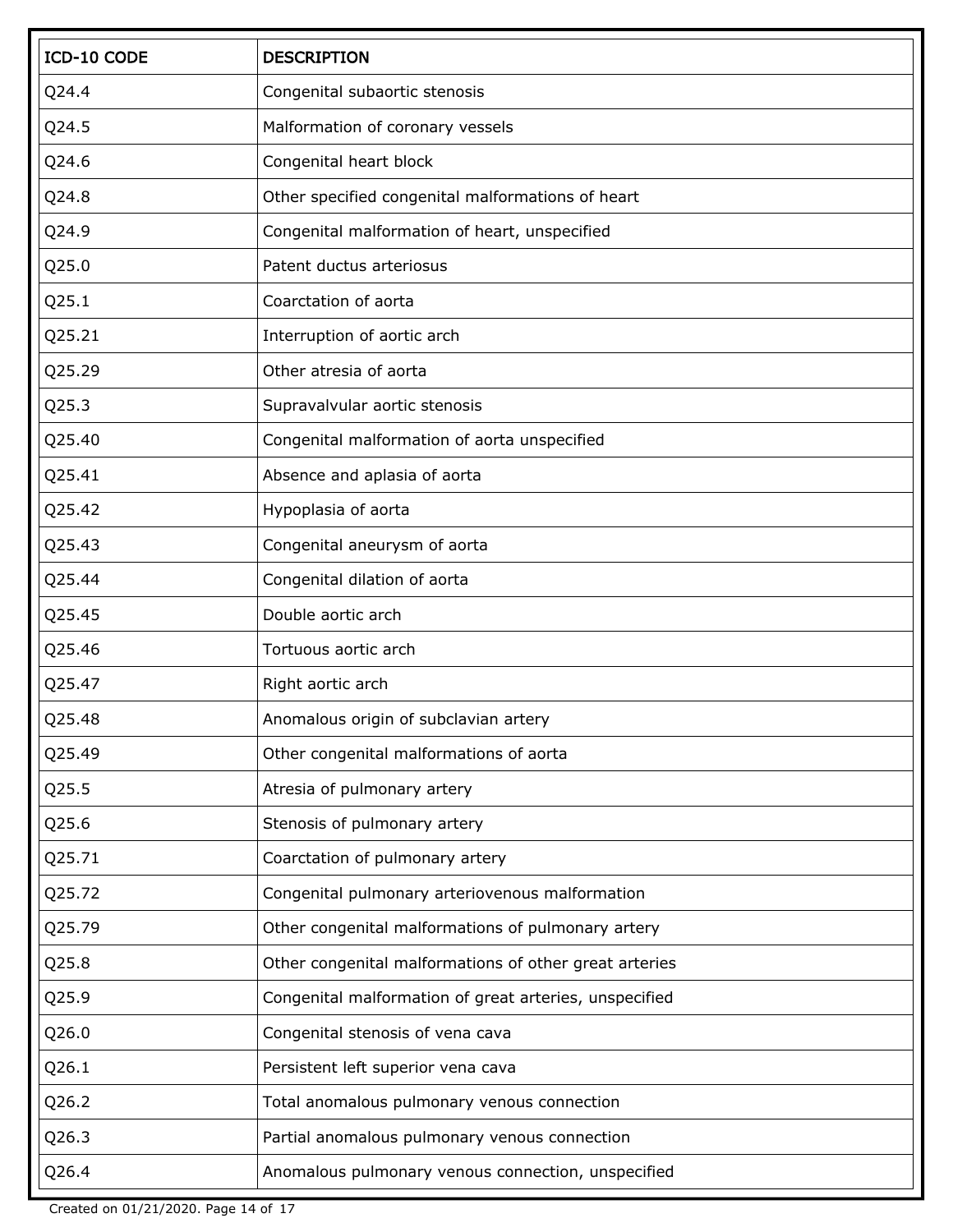| ICD-10 CODE | <b>DESCRIPTION</b>                                             |
|-------------|----------------------------------------------------------------|
| Q26.8       | Other congenital malformations of great veins                  |
| Q26.9       | Congenital malformation of great vein, unspecified             |
| Q27.30      | Arteriovenous malformation, site unspecified                   |
| Q27.4       | Congenital phlebectasia                                        |
| Q28.0       | Arteriovenous malformation of precerebral vessels              |
| Q28.1       | Other malformations of precerebral vessels                     |
| Q28.8       | Other specified congenital malformations of circulatory system |
| R94.30      | Abnormal result of cardiovascular function study, unspecified  |
| R94.31      | Abnormal electrocardiogram [ECG] [EKG]                         |

#### **ICD-10 Codes that DO NOT Support Medical Necessity**

#### **Group 1 Paragraph:**

All ICD-10 codes not listed under "ICD-10 Codes that Support Medical Necessity" will be denied as not medically necessary.

#### **Group 1 Codes:**

N/A

#### **Additional ICD-10 Information**

N/A

#### **Bill Type Codes:**

Contractors may specify Bill Types to help providers identify those Bill Types typically used to report this service. Absence of a Bill Type does not guarantee that the policy does not apply to that Bill Type.Complete absence of all Bill Types indicates that coverage is not influenced by Bill Type and the policy should be assumed to apply equally to all claims.

N/A

#### **Revenue Codes:**

Contractors may specify Revenue Codes to help providers identify those Revenue Codes typically used to report this service. In most instances Revenue Codes are purely advisory. Unless specified in the policy, services reported under other Revenue Codes are equally subject to this coverage determination. Complete absence of all Revenue Codes indicates that coverage is not influenced by Revenue Code and the policy should be assumed to apply equally to all Revenue Codes.

N/A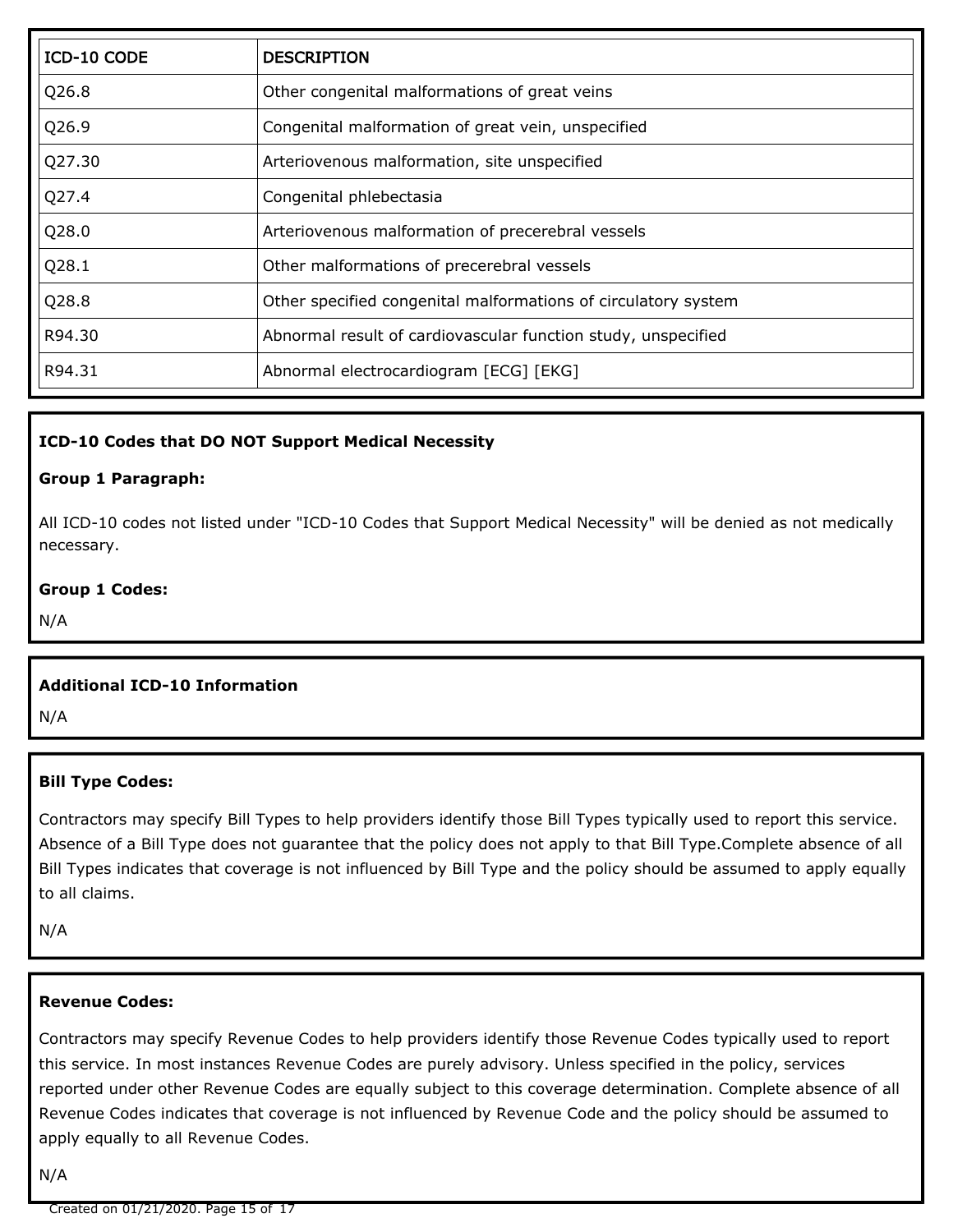N/A

# **Revision History Information**

| <b>REVISION</b><br><b>HISTORY</b><br><b>DATE</b> | <b>REVISION</b><br><b>HISTORY</b><br><b>NUMBER</b> | <b>REVISION HISTORY EXPLANATION</b>                                                                                                                                                                                                                                                                                                                                                                                                                            |
|--------------------------------------------------|----------------------------------------------------|----------------------------------------------------------------------------------------------------------------------------------------------------------------------------------------------------------------------------------------------------------------------------------------------------------------------------------------------------------------------------------------------------------------------------------------------------------------|
| 10/17/2019                                       | R <sub>4</sub>                                     | This article is being revised in order to adhere to CMS requirements per chapter 13,<br>section 13.5.1 of the Program Integrity Manual, to remove all coding from LCDs and<br>incorporate into related Billing and Coding Articles. Title XVIII of the Social Security<br>Act, §1833(e) was removed from the CMS National Coverage Policy section of the<br>related Cardiac Computed Tomography & Angiography (CCTA) L33423 LCD and<br>placed in this article. |
| 10/01/2019                                       | R <sub>3</sub>                                     | Under Covered ICD-10 Codes Group 1: Codes added ICD-10 Codes I26.93,<br>I26.94, I48.11, I48.19, I48.20 and I48.21. Under Covered ICD-10 Codes Group 1:<br>Codes deleted ICD-10 Codes I48.1 and I48.2. This revision is due to the Annual ICD-<br>10 Code Update and becomes effective on 10/1/2019.                                                                                                                                                            |
| 07/11/2019                                       | R <sub>2</sub>                                     | All ICD-10 codes and verbiage listed in the Non-Covered ICD-10 Codes Group 1:<br>Paragraph and Codes sections were moved to the Covered ICD-10 Group 2:<br>Paragraph and Codes sections as it was inadvertently placed in the wrong section.<br>Under Non-Covered ICD-10 Codes Group 1: Paragraph added the verbiage "All<br>ICD-10 codes not listed under "ICD-10 Codes that Support Medical Necessity" will be<br>denied as not medically necessary."        |
| 07/11/2019                                       | R1                                                 | All coding located in the <b>Coding Information</b> section has been removed from the<br>related Cardiac Computed Tomography & Angiography (CCTA) L33423 LCD and<br>added to this article.                                                                                                                                                                                                                                                                     |

## **Associated Documents**

## **Related Local Coverage Document(s)**

```
LCD(s)
L33423 - Cardiac Computed Tomography & Angiography (CCTA)
```
## **Related National Coverage Document(s)**

N/A

## **Statutory Requirements URL(s)**

Created on 01/21/2020. Page 16 of 17